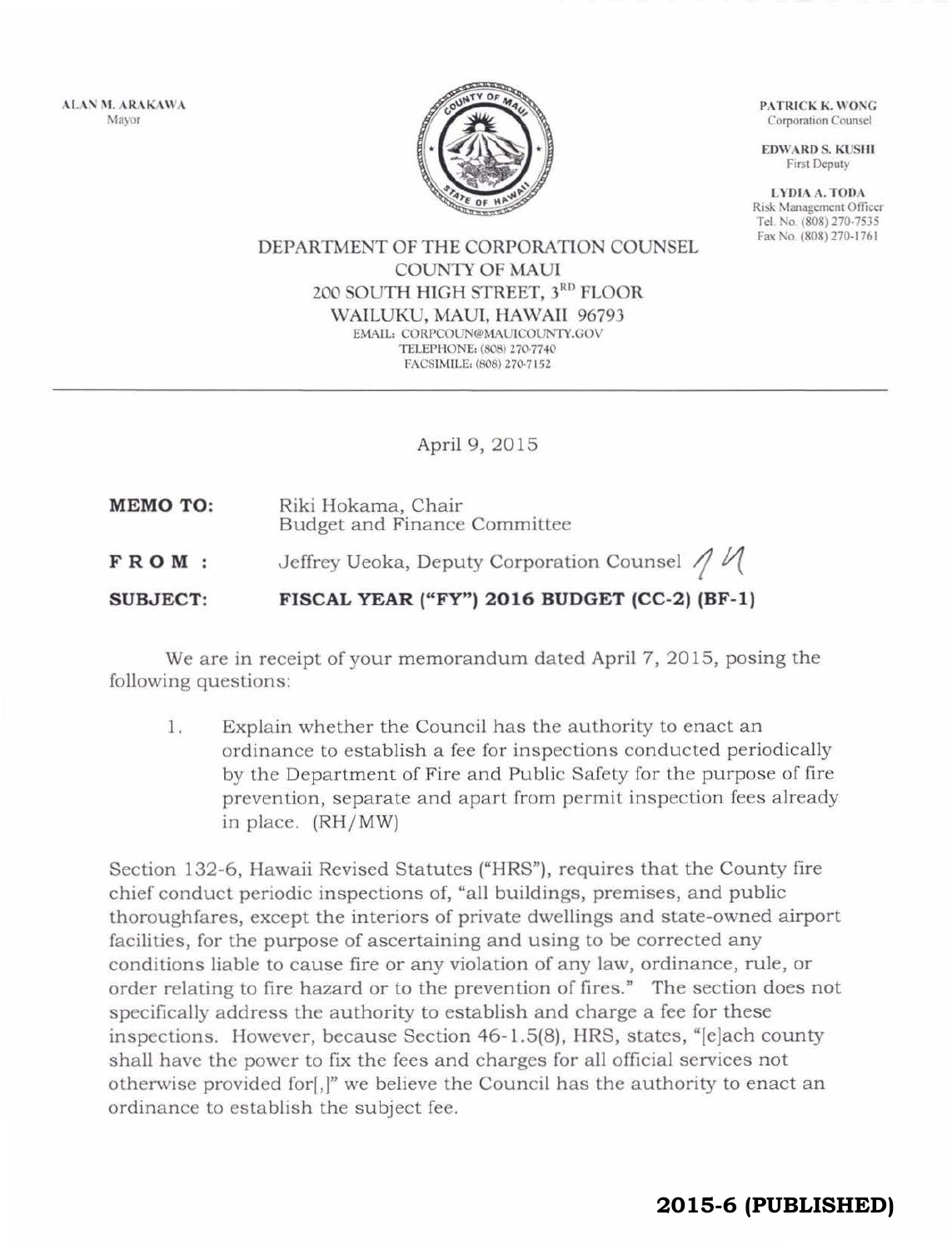Riki Hokama, Chair April 9, 2015 Page 2

> 2. Provide a copy of the Memorandum of Understanding between the State of Hawaii and the County of Maui by which the County provides lifeguard services at Makena Beach. (RH)

Please see attached

APPROVED FOR TRANSMITTAL:

**PATR** ONG Corporation Counsel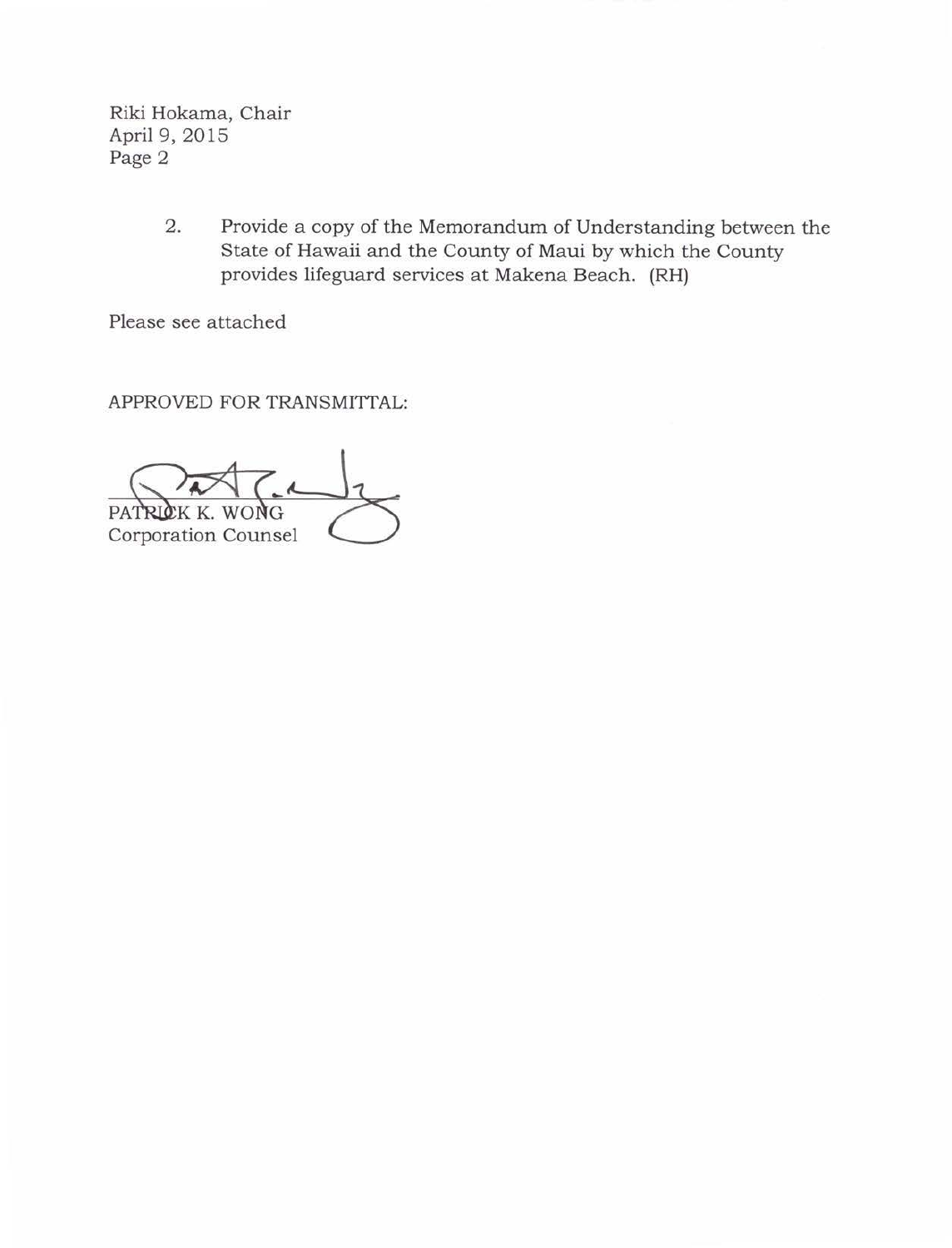$56108$  $5L1L7$ 

**NEIL ABERCROMBIE** GOVERNOR OF HAWAI







1周18 啪 惊 **STATE OF HAWAII** DEPARTMENT OF LAND AND NATURAL RESOURCES

> DIVISION OF STATE PARKS POST OFFICE BOX 621 HONOLULU, HAWAII 96809

> > May 14, 2014

WILLIAM J. AELA, JR. I ILABU ERKUN<br>IIOARD OF LAND AND NATURAL RESURREER<br>COMMISSION ON WATER RESOURCE MANAGEMENT

JESSE K. SOUKI

WILLIAM M. TAM

 $\begin{tabular}{c} \multicolumn{1}{c}{\textbf{AQUATE RLSNARECS}}\\ \multicolumn{1}{c}{\textbf{20.1760 AMD T} RLSMREERS}\\ \multicolumn{1}{c}{\textbf{10.850 AMD OF CERNAELS}}\\ \multicolumn{1}{c}{\textbf{10.850 A M/NR} RLSMERCARMAGMER}\\ \multicolumn{1}{c}{\textbf{10.850 A M/NR} RLSMERCARMAGMER}\\ \multicolumn{1}{c}{\textbf{10.850 A/MNR} RLSMERCARRMR}\\ \multicolumn{1}{c}{\textbf{10.850 A/MNR} RLSMER$ 

Ms. Brianne Savage, Acting Director Department of Parks and Recreation 700 Hali'a Nakoa Street, Unit 2 Wailuku, Hawaii 96793

1d

Dear Ms. Savage:

The purpose of this letter is to serve as the sixth written amendment to the Memorandum of Agreement for Lifeguard Services (MOA) made and entered into on July 3, 2008, as amended on July 22, 2009, June 28, 2010, June 16, 2011, June 8, 2012, and June 7, 2013 between the State of Hawaii and the County of Maui for Makena Beach.

We acknowledge that you have requested additional funds for Makena lifeguard services and have received additional funds for this purpose from the Legislature. The available funding is limited to \$606,469 for this amendment. We hope you are able to continue to provide lifeguard services at Makena under the following conditions:

- This amendment will be for lifeguard services at Makena Beach State Recreation L. Area, Island of Maui, from July 1, 2014 through June 30, 2015, provided that the State may cancel the contract at any time with 30 days written notice.
- $\overline{2}$ . Funds to be transmitted to the County of Maui under this amendment shall total \$606,469 for the year, subject to the availability of funds, but shall be transferred in quarterly increments payable at the beginning of each quarter.
- Funding under this amendment can be used for Water Safety Officer positions, 3. equipment, services and supplies.
- 4. In compliance with Section C-5 of the MOA, the County will submit a written detailed financial statement to the State by August 29, 2015 covering the 2014-2015 agreement period.